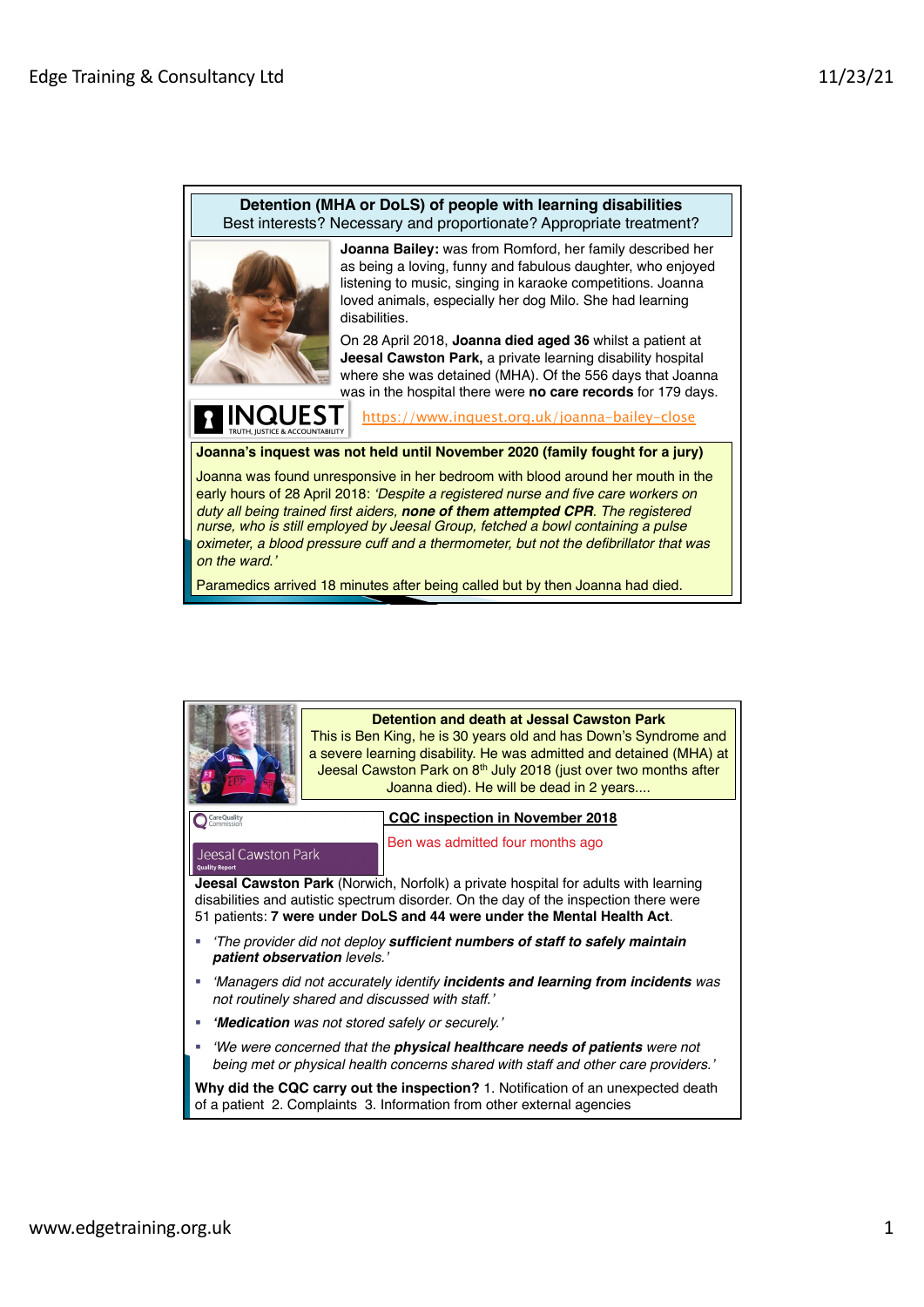

| Jeesal Cawston Park<br><b>Quality Report</b><br><b>Inspection November 2019</b><br>we found significant concerns that required urgent action. We have taken further<br>enforcement action against the provider to require that, with immediate effect, the<br>Registered Provider must not admit any patients to any ward at Jeesal Cawston<br>Park hospital without prior written agreement of the Care Quality Commission.'                                                                                                                             |  |  |
|-----------------------------------------------------------------------------------------------------------------------------------------------------------------------------------------------------------------------------------------------------------------------------------------------------------------------------------------------------------------------------------------------------------------------------------------------------------------------------------------------------------------------------------------------------------|--|--|
| Ben will be dead in 8 months                                                                                                                                                                                                                                                                                                                                                                                                                                                                                                                              |  |  |
| <b>Inspection February 2020</b><br>we found <b>further significant concerns.</b> The provider had also not made all the<br>improvements it was required to make following our previous inspections. We began<br>enforcement proceedings against the provider and issued a Notice of Proposal to<br>cancel the hospital's registration as a provider.'<br>Ben will be dead in 5 months                                                                                                                                                                     |  |  |
| <b>Inspection May 2020</b><br>'We spoke to one independent advocate for patients at the hospital who highlighted<br>concerns that the hospital did not report all safeguarding incidents and staff did not<br>take responsibility for doing this. They were concerned that patient observations were<br>not being completed safely as incidents were occurring whilst patients were on<br>enhanced observations. They reported that staffing levels were low, and that staff<br>were slow to respond to patients' needs.'<br>Ben will be dead in 2 months |  |  |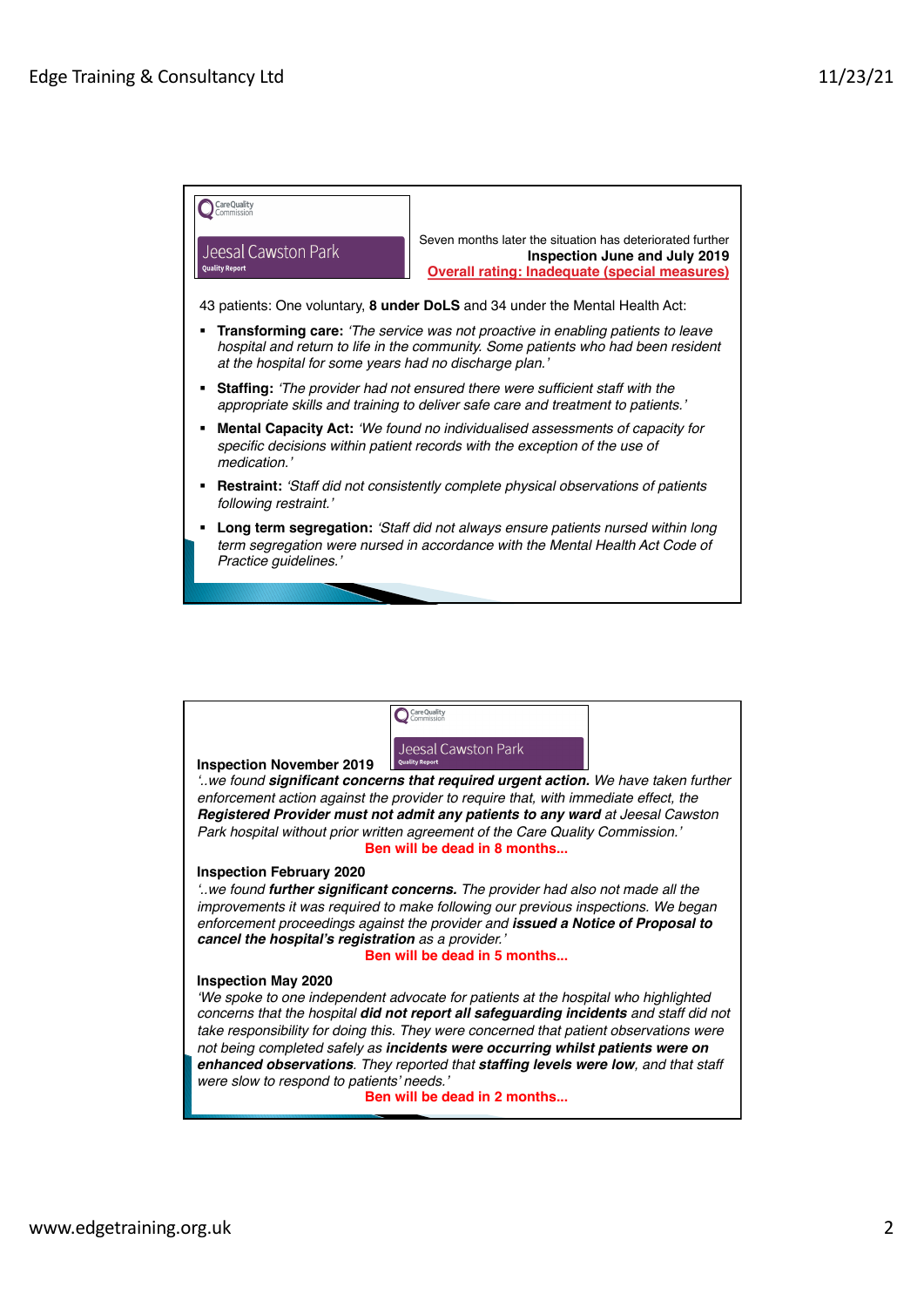

Ben King suffered from sleep apnoea and used a CPAP machine at night. If someone with sleep apnoea is also overweight, they can develop a breathing disorder called obesity hypoventilation syndrome. Without weight loss, this can increase blood pressure, breathlessness and lead to death. In the year prior to his death Ben put on 3 stone (20.8kg) and he was clinically obese (13 stone, 106kg). Staff at the hospital did not identify weight loss as a goal and the number of physical activities offered Ben reduced. In addition, the sedative promethazine was used to control behaviour. He was found unresponsive by staff at 7am, 29 July 2020 and died later that day in hospital.

## **Regulation 28: REPORT TO PREVENT FUTURE DEATHS**

**REGULATION 28 REPORT TO PREVENT DEATHS** 

**[20 July 2021, Senior Coroner for Norfolk –](https://www.judiciary.uk/publications/ben-king-prevention-of-future-deaths-report/) report to prevent future deaths**

- Ben King died aged 32. The coroner's report states:
- § *'CCTV was shown at the inquest which revealed Ben King had been assaulted in the hours prior to his death and also that 1 to 1 observation was not carried out in accordance with the Observations Policy.'*
- § *'Basic dietary advice and guidance provided was not followed by staff.'*
- § *'..(MDT) Meetings were not held every 4 to 6 weeks as required.'*
- § *'Evidence was heard that no substantive changes have been made at the residential homes owned by JHL and JRCSL following the death of Ben King and the closure of JCP to deal with these concerns.'*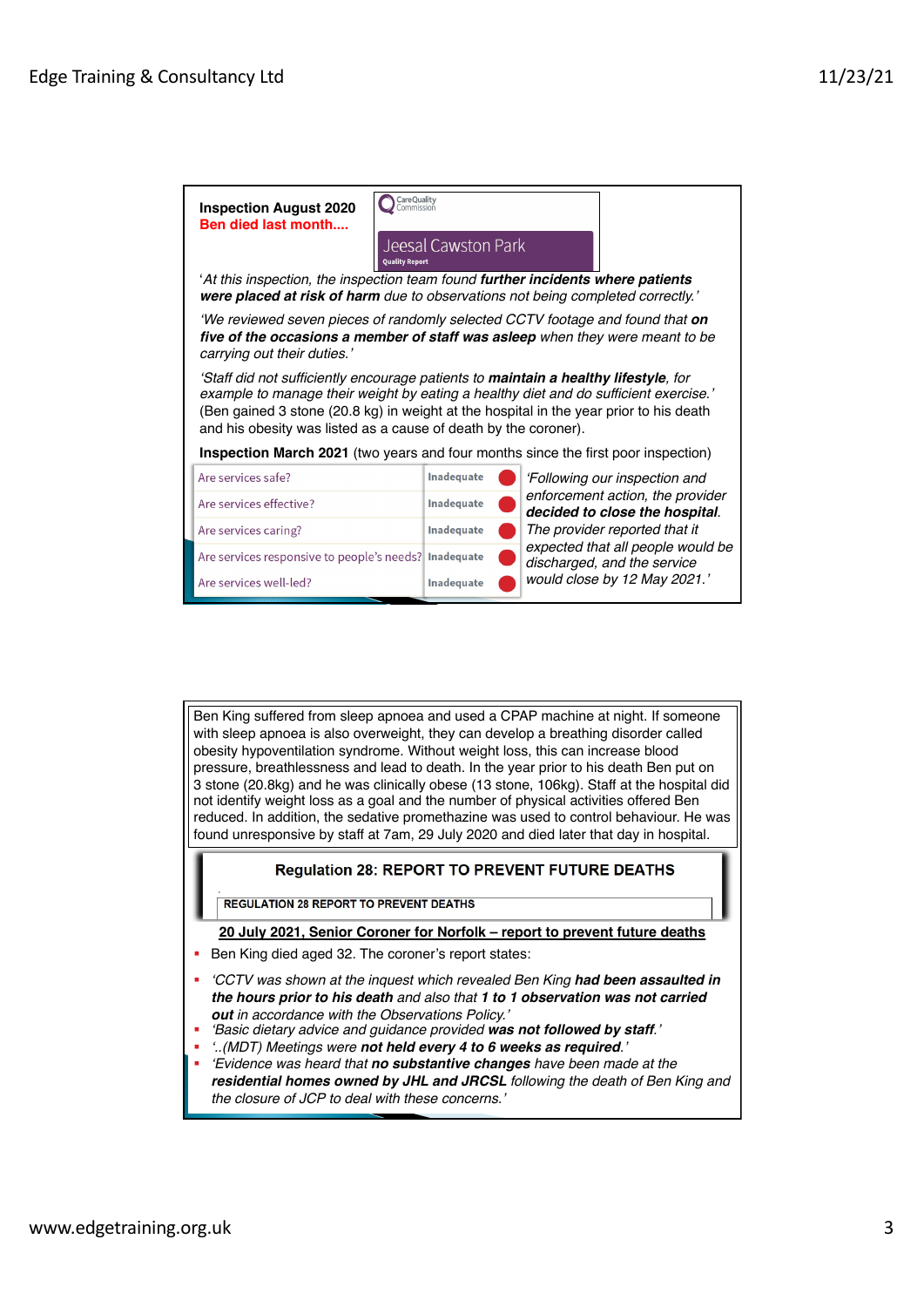## **Coroner's report:**

*'..Jeesal Holdings Ltd (JHL) and Jeesal Residential Care Services Ltd (JRCSL) and possibly other linked companies with the same Directors, continue to provide residential care to persons with mental health illness, learning disabilities, complex needs and physical disability. The concerns raised at the inquest could apply to residential care offered by these companies and unless such concerns are addressed there is a risk that future deaths may occur.'*

[The hospital was owned by](https://find-and-update.company-information.service.gov.uk/search?q=Jeesal+Akman+Care+Corporation+Limited) **Jeesal Akman Care Corporation Limited.** Its accounts for the year ending 31st March 2019 show the hospital's turnover was **£12.4 million**  and it made a **profit of £1.8 million** (after tax). The hospital has 56 beds so each patient/bed costs £221,428 per year paid mainly by CCGs/NHS England.

§ Why are CCGs/NHS England paying over £200,000 per year for inadequate care?

**The directors paid themselves a £2 million dividend for the year ending March 2019 and £1 million dividend the next year.**

The two owners and directors of Jeesal Cawston Park, are also owners and directors of Jeesal Akman Care Corporation Ltd + Go Smart Care Ltd + Jeesal Holdings Ltd + Jeesal Residential Care Services Ltd + Jeesal Support Services Ltd.

**QC** records indicate these companies operate at least 12 residential care homes for people with learning disabilities. (West Brook House, Vicarage Road, Treehaven Rants, Treehaven Bungalows, Shulas, Salcasa, Middleton's Lane, Lilas House, Creswick House, Casarita, Ashwood House, Chase House).

| Norfolk SAB - Joanna, Jon & Ben - SAR<br><b>BBC News article</b>                                                                                                                                                                                                                                                                                                                                                                                                                                    | Norfolk<br><b>Safeguarding</b>                                                                  |  |
|-----------------------------------------------------------------------------------------------------------------------------------------------------------------------------------------------------------------------------------------------------------------------------------------------------------------------------------------------------------------------------------------------------------------------------------------------------------------------------------------------------|-------------------------------------------------------------------------------------------------|--|
| Published 9 September 2021                                                                                                                                                                                                                                                                                                                                                                                                                                                                          |                                                                                                 |  |
| Between April 2018 and July 2020, three people died<br>at Jeesal Cawston Park - Joanna, Ben and Jon.<br>All three were in their 30s<br>All of them were detained under the Mental Health Act.<br>Of the 752 days Ben was in the hospital, there are NO care records for 450 days.                                                                                                                                                                                                                   | Norfolk Safeguarding Adults Board<br>Safeguarding<br><b>Adults Review:</b><br>Joanna, Jon & Ben |  |
| <b>The CCG:</b> were paying <b>£26,000 a month</b> for Ben's placement. The CCG Chief<br>Executive: 'It's very difficult with a private provider to know how the funds are being<br>spent and that's one of the reasons we're using NHS facilities more and more.'<br>(comment: No, it isn't difficult, you just need to visit the hospital, speak to Ben, speak<br>to his Mum or read the CQC reports)                                                                                             |                                                                                                 |  |
| <b>Ben:</b> 'Ben wanted to return home to his mother. He became tearful when speaking to<br>her on the phone and at the end of her visits. A month after his admission, the<br>Hospital acknowledged that "a lot of Ben's distress is driven by his want to be with<br>mum and people he knowsHowever, it formulated this as "attachment"<br>problemsissues" and planned "to reduce the amount of time mum and Mencap<br>[support workers] see Ben," and to limit the calls he made to his mother.' |                                                                                                 |  |
| <b>Ben's mother:</b> 'The funeral car drove through Cawston Park Hospital because I<br>wanted Ben to know that he was being taken out of thereSome days it's too hard to<br>carry on. The thought of never hearing Ben laugh again.'                                                                                                                                                                                                                                                                |                                                                                                 |  |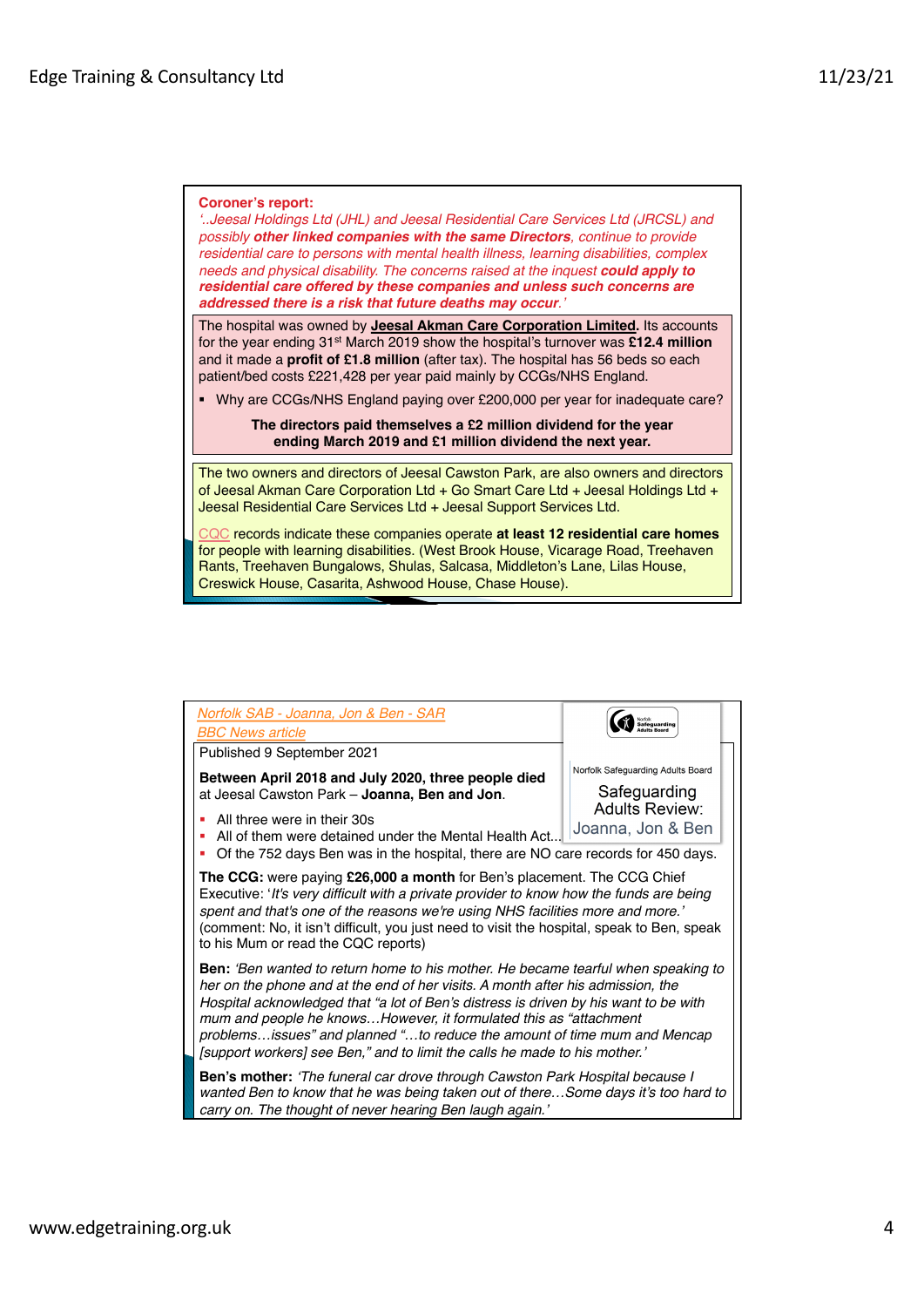| 'The concerns raised at the inquest could apply to residential care offered by<br>these companies and unless such concerns are addressed there is a risk that<br>future deaths may occur.' Was the Coroner exaggerating? Over the top?                                                                         |                                                                                                                                                                                            |  |
|----------------------------------------------------------------------------------------------------------------------------------------------------------------------------------------------------------------------------------------------------------------------------------------------------------------|--------------------------------------------------------------------------------------------------------------------------------------------------------------------------------------------|--|
| <b>CareQuality</b><br>Commission<br>Jeesal Residential Care Services Limited<br>Westbrook House                                                                                                                                                                                                                | Published 23 August 2021<br>Part of the 'Jeesal' group<br>A care home for seven people with<br>learning disability and autism<br>https://www.cqc.org.uk/location/1-119626873<br>Inadequate |  |
| 'People living in the service had been exposed to risk of harm. Risks relating to<br>numerous areas including the environment had been poorly assessed and<br>responded to. Safeguarding systems were ineffective '                                                                                            |                                                                                                                                                                                            |  |
| 'People were not being supported by staff who had the correct skills and<br>training People were living in dirty bedrooms with mould and damp. Staff were<br>not supporting people in the service to <b>eat healthily</b> Staff were not proactive in<br>managing or responding to people's healthcare needs.' |                                                                                                                                                                                            |  |
| 'We observed some staff behaviour that was not respectful and did not promote<br>people's dignity. This included staff talking about people in front of them or<br>referring to them in a disrespectful manner.'                                                                                               |                                                                                                                                                                                            |  |
| by the relevant Supervisory Bodies.                                                                                                                                                                                                                                                                            | <b>Several residents are under DoLS</b> - this report should trigger a DoLS Part 8 review                                                                                                  |  |